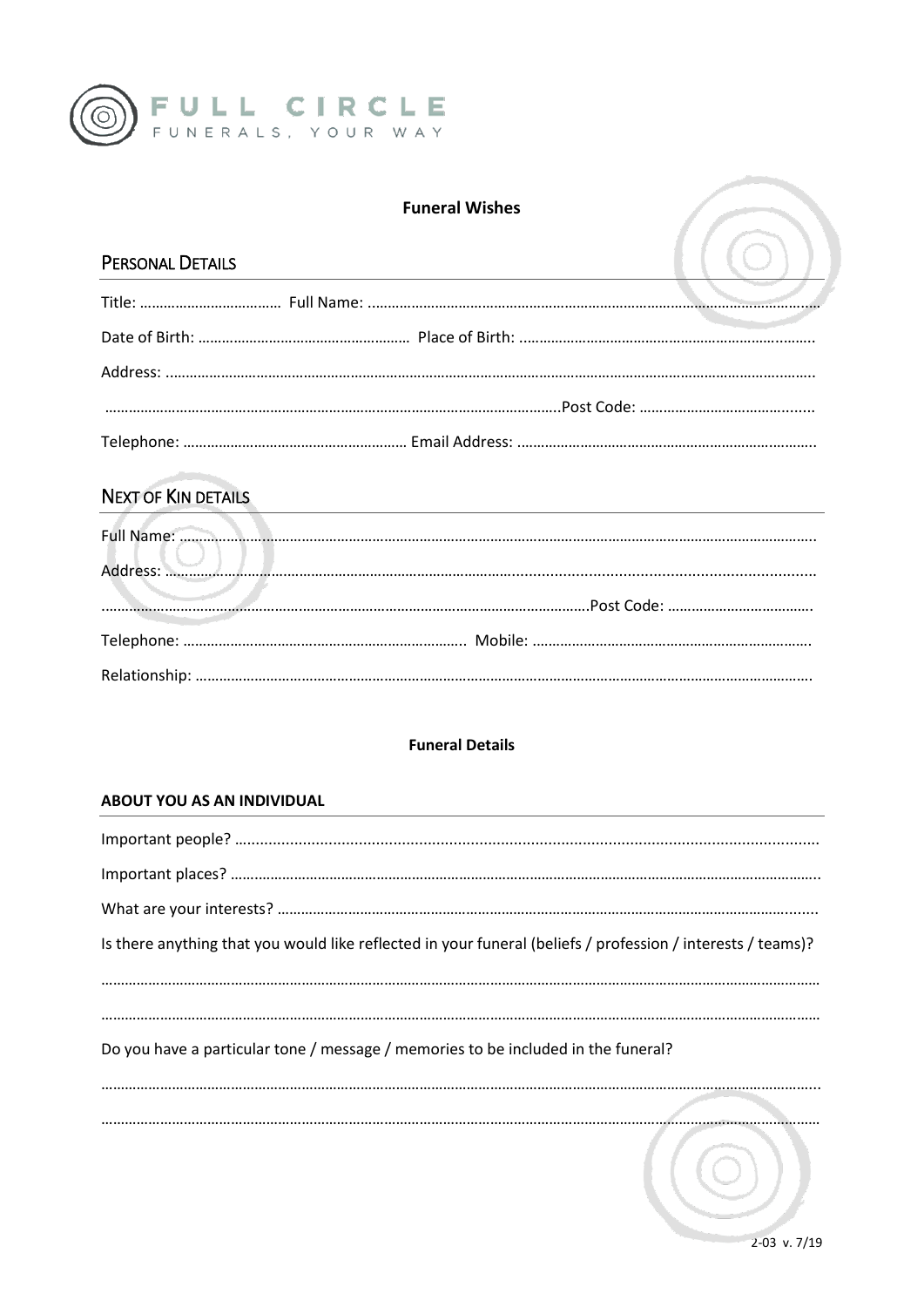#### **BEFORE THE FUNERAL**

| Would your family and friends like to see you before the funeral?                                                                                                        |  |  |
|--------------------------------------------------------------------------------------------------------------------------------------------------------------------------|--|--|
| <b>FUNERAL TYPE</b>                                                                                                                                                      |  |  |
| Would you prefer a Cremation or a Burial? (please circle)                                                                                                                |  |  |
|                                                                                                                                                                          |  |  |
| What would you like to happen with your ashes?                                                                                                                           |  |  |
| If burial, do you already own a plot - YES or NO (please circle) If yes, please give plot details                                                                        |  |  |
|                                                                                                                                                                          |  |  |
| If you do not own a plot already, where would you like to be buried? This could be at a churchyard or<br>cemetery, a woodland or natural burial site, or on private land |  |  |
|                                                                                                                                                                          |  |  |
|                                                                                                                                                                          |  |  |
| Who would you like to conduct your service? Minister / Humanist / Celebrant / Other (please circle)                                                                      |  |  |
|                                                                                                                                                                          |  |  |
|                                                                                                                                                                          |  |  |

#### **FUNERAL OPTIONS**

| Do you have an existing pre-paid funeral plan? YES or NO (please circle)                    |
|---------------------------------------------------------------------------------------------|
| If yes, please give details of who the plan is with and the plan number                     |
| Would you want your death to be announced?<br>If yes, in which publications / social media? |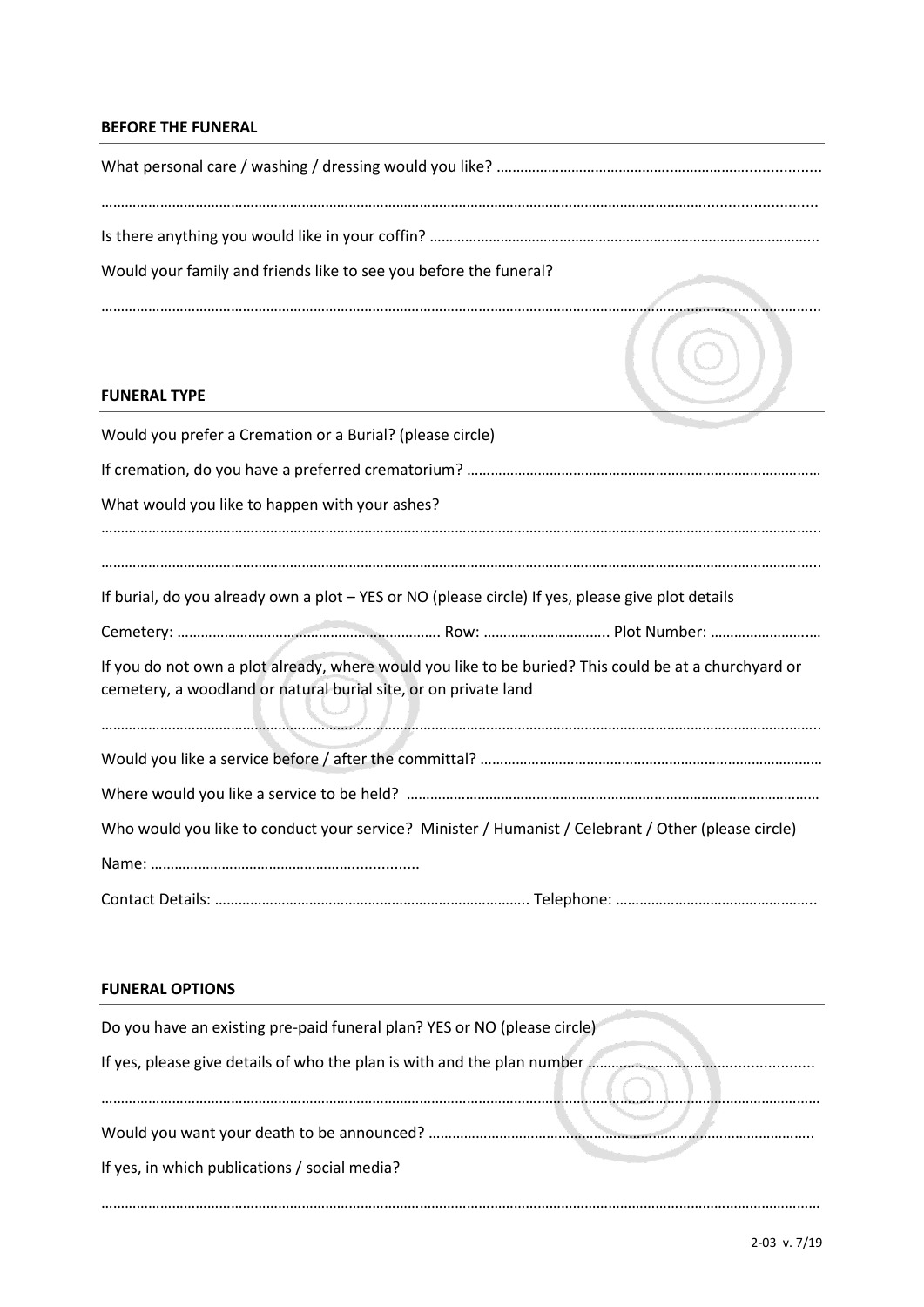| Do you have any preferences regarding coffins (Wood effect / laminate / solid wood / wicker / wool /                                       |
|--------------------------------------------------------------------------------------------------------------------------------------------|
|                                                                                                                                            |
| Would you want flowers at your funeral? Who from? What type / Colour preferences? Afterwards?                                              |
|                                                                                                                                            |
| Have you considered the type of hearse / limousine you would like? (Please ask us if you would like to<br>know what options are available) |
| Would you like the hearse to follow a particular route to the service or committal?                                                        |
|                                                                                                                                            |
| Would you like the mourners / funeral directors to adhere to a dress code?                                                                 |
| Would you like an order of service available to mourners? If so, have you any preferences for layout /<br>content / design?                |
|                                                                                                                                            |

# **SERVICE WISHES**

Would you like the room where the service will be held to be decorated with anything such as flowers, photographs, a particular scent?

| Do you have preferred music / hymns / songs you would like to have played?                                        |  |
|-------------------------------------------------------------------------------------------------------------------|--|
|                                                                                                                   |  |
|                                                                                                                   |  |
|                                                                                                                   |  |
| Do you have any preferred readings or poetry you would like and any preferences on who you would<br>like to read? |  |
|                                                                                                                   |  |
|                                                                                                                   |  |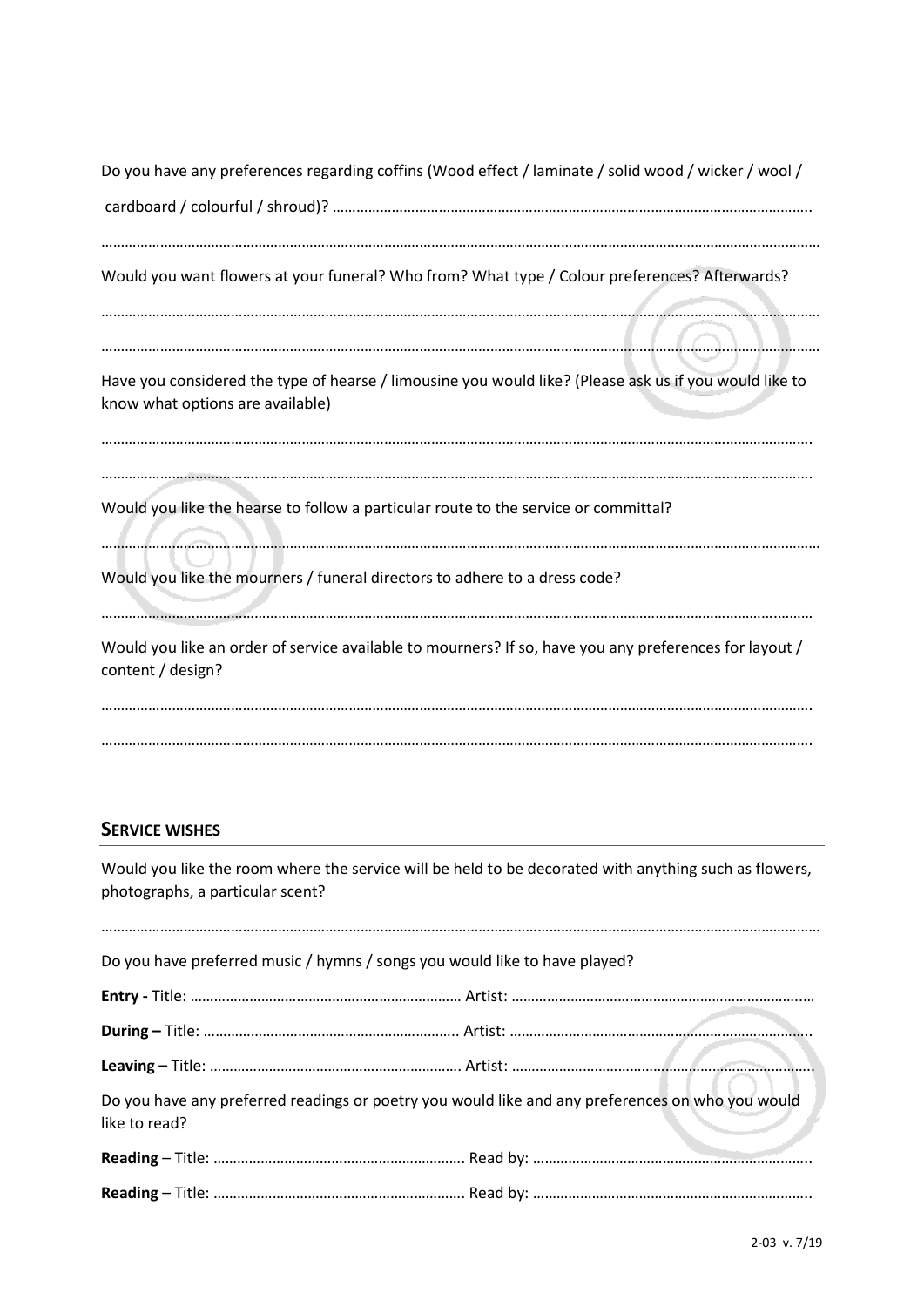|--|--|

## **PLANNING YOUR WAKE**

# **OTHER DETAIL OR SPECIAL REQUESTS**

Here, we have detailed some options you may wish to consider. We can provide further information on any of these areas if they are something you may like to consider, with no obligation:

Favours for mourners  $\bigcirc$  and the state of the state of the Ashes to keepsakes  $\bigcirc$ 

Memorial Book  $\bigcirc$  Memorial Picture / Poster  $\bigcirc$ 

Balloons  $\bigcirc$ 

For donation boxes, do you have an idea of which organization you would like the donations to go to?

……………………………………………………………………………………………………………………………………………………………….